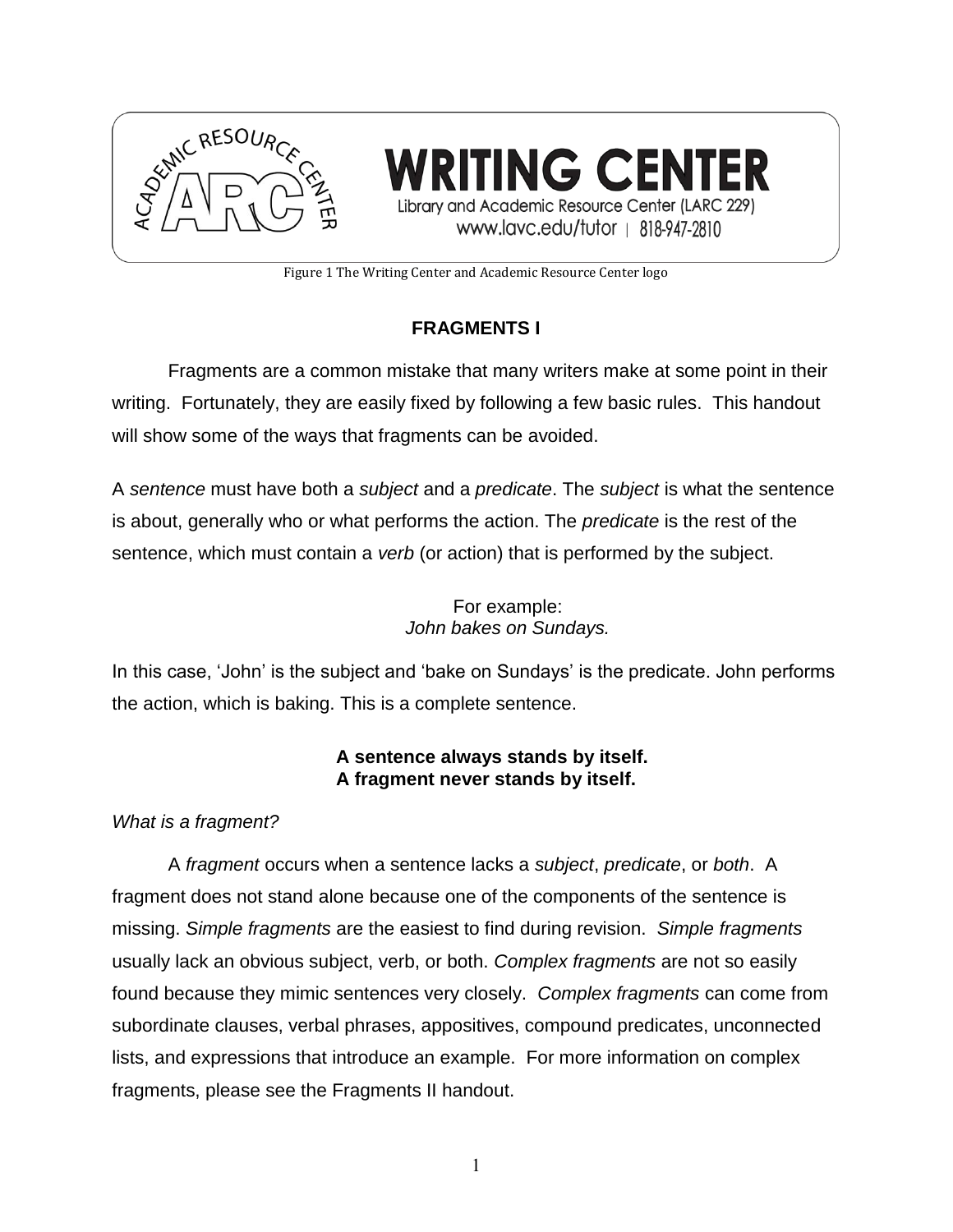### *Simple Fragments*

Below are some examples of simple fragments and how to correct them.

*Example of a missing subject*:

Ate his ice cream too quickly.

*Who* ate his ice cream too quickly? This fragment can be fixed by adding a *subject*.

*Joe* ate his ice cream too quickly**.** 

*Example of a missing predicate:*

The man riding his bicycle.

*What* did the man riding his bicycle do? This fragment can be fixed by making riding the main verb or by adding a verb.

The man *is* riding his bicycle. The man riding his bicycle *is* late for work.

*Example of a missing subject and predicate:*

In the kitchen.

.

*Who* was in the kitchen? *What* was done in the kitchen? "In the kitchen" is a prepositional phrase that lacks a subject and a verb. This fragment can be fixed by adding a subject and a verb or by using "in the kitchen" as an *introductory phrase* to make a complete sentence

*Sally was* in the kitchen. *Bob made cookies* in the kitchen. *In the kitchen* there are milk and cookies.

### **Use the following self-test to see if your sentences have fragments**.

*Is there a verb?*